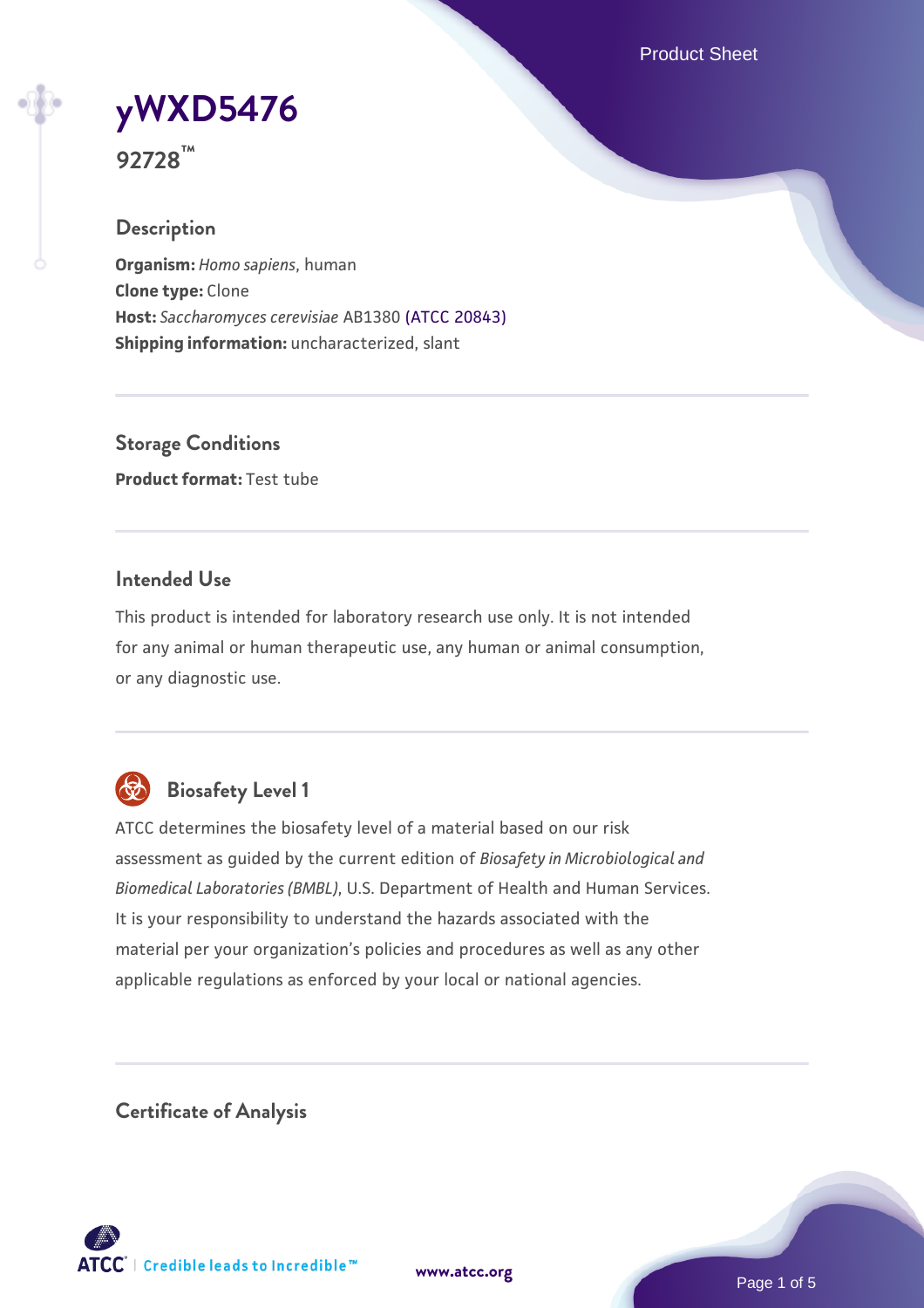#### **[yWXD5476](https://www.atcc.org/products/92728)** Product Sheet **92728**

For batch-specific test results, refer to the applicable certificate of analysis that can be found at www.atcc.org.

## **Insert Information**

**Type of DNA:** genomic **Genome:** Homo sapiens **Chromosome:** X X pter-q27.3 **Gene name:** DNA Segment, single copy **Gene product:** DNA Segment, single copy [DXS4427] **Gene symbol:** DXS4427 **Contains complete coding sequence:** Unknown **Insert end:** EcoRI

## **Vector Information**

**Construct size (kb):** 220.0 **Intact vector size:** 11.454 **Vector name:** pYAC4 **Type of vector:** YAC **Host range:** *Saccharomyces cerevisiae*; *Escherichia coli* **Vector information:** other: telomere, 3548-4235 other: telomere, 6012-6699 Cross references: DNA Seq. Acc.: U01086 **Cloning sites:** EcoRI **Markers:** SUP4; HIS3; ampR; URA3; TRP1 **Replicon:** pMB1, 7186-7186; ARS1, 9632-10376

# **Growth Conditions**

**Medium:** 



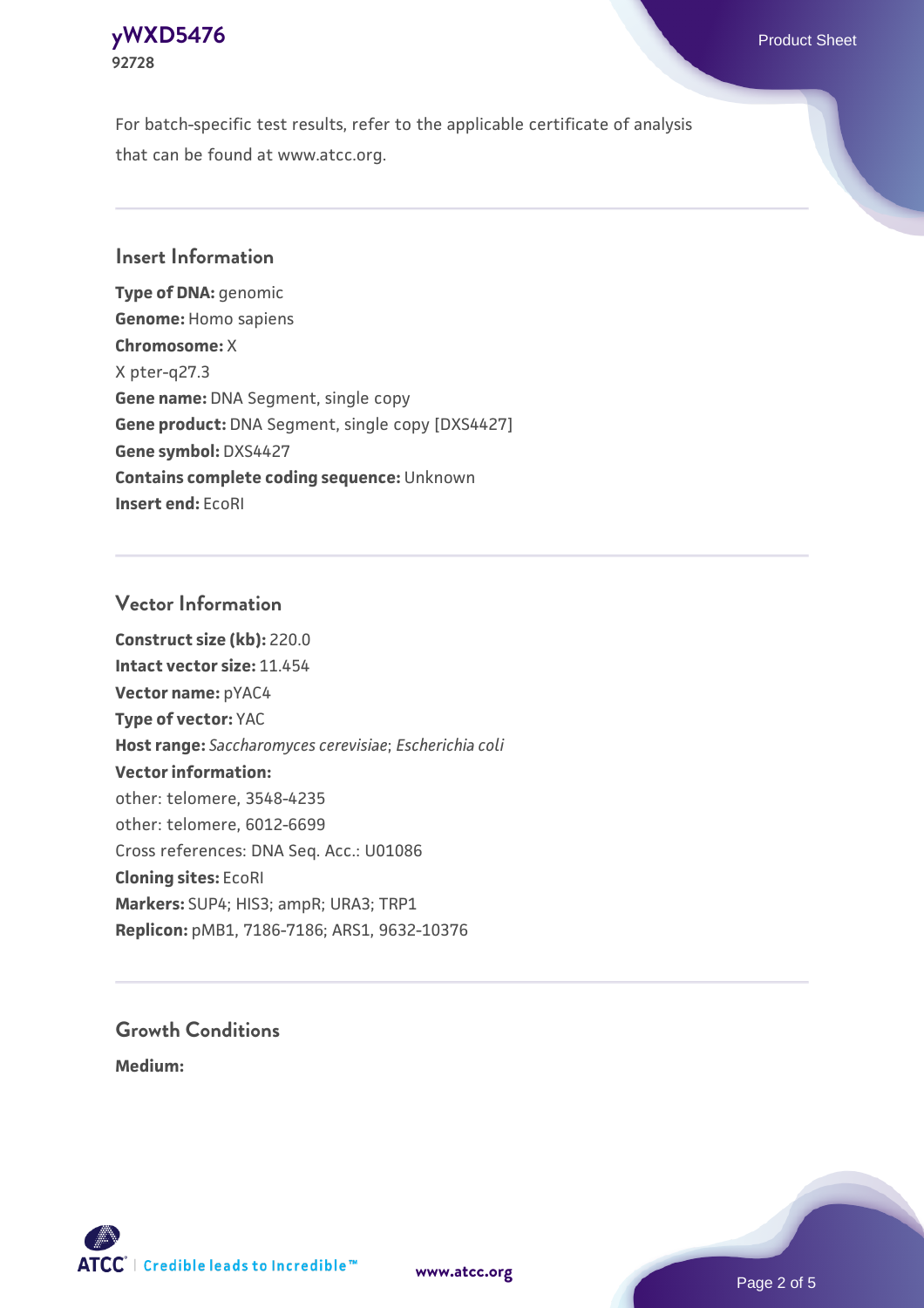#### **[yWXD5476](https://www.atcc.org/products/92728)** Product Sheet **92728**

[ATCC Medium 1245: YEPD](https://www.atcc.org/-/media/product-assets/documents/microbial-media-formulations/1/2/4/5/atcc-medium-1245.pdf?rev=705ca55d1b6f490a808a965d5c072196) **Temperature:** 30°C

#### **Notes**

More information may be available from ATCC (http://www.atcc.org or 703- 365-2620).

# **Material Citation**

If use of this material results in a scientific publication, please cite the material in the following manner: yWXD5476 (ATCC 92728)

# **References**

References and other information relating to this material are available at www.atcc.org.

# **Warranty**

The product is provided 'AS IS' and the viability of ATCC® products is warranted for 30 days from the date of shipment, provided that the customer has stored and handled the product according to the information included on the product information sheet, website, and Certificate of Analysis. For living cultures, ATCC lists the media formulation and reagents that have been found to be effective for the product. While other unspecified media and reagents may also produce satisfactory results, a change in the ATCC and/or depositor-recommended protocols may affect the recovery, growth, and/or function of the product. If an alternative medium formulation or reagent is used, the ATCC warranty for viability is no longer



**[www.atcc.org](http://www.atcc.org)**

Page 3 of 5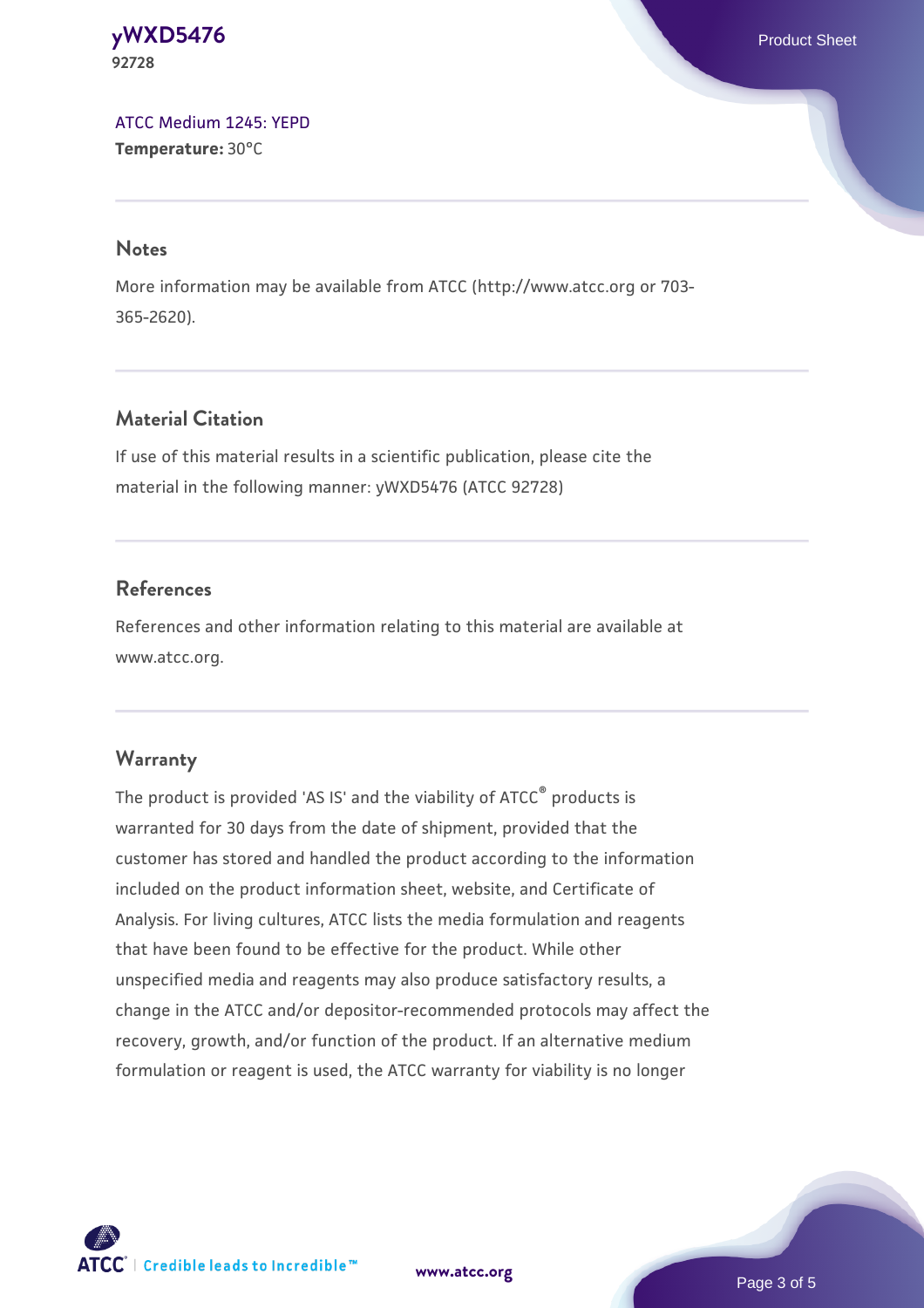**[yWXD5476](https://www.atcc.org/products/92728)** Product Sheet **92728**

valid. Except as expressly set forth herein, no other warranties of any kind are provided, express or implied, including, but not limited to, any implied warranties of merchantability, fitness for a particular purpose, manufacture according to cGMP standards, typicality, safety, accuracy, and/or noninfringement.

#### **Disclaimers**

This product is intended for laboratory research use only. It is not intended for any animal or human therapeutic use, any human or animal consumption, or any diagnostic use. Any proposed commercial use is prohibited without a license from ATCC.

While ATCC uses reasonable efforts to include accurate and up-to-date information on this product sheet, ATCC makes no warranties or representations as to its accuracy. Citations from scientific literature and patents are provided for informational purposes only. ATCC does not warrant that such information has been confirmed to be accurate or complete and the customer bears the sole responsibility of confirming the accuracy and completeness of any such information.

This product is sent on the condition that the customer is responsible for and assumes all risk and responsibility in connection with the receipt, handling, storage, disposal, and use of the ATCC product including without limitation taking all appropriate safety and handling precautions to minimize health or environmental risk. As a condition of receiving the material, the customer agrees that any activity undertaken with the ATCC product and any progeny or modifications will be conducted in compliance with all applicable laws, regulations, and guidelines. This product is provided 'AS IS' with no representations or warranties whatsoever except as expressly set forth herein and in no event shall ATCC, its parents, subsidiaries, directors, officers, agents, employees, assigns, successors, and affiliates be liable for indirect, special, incidental, or consequential damages of any kind in connection with or arising out of the customer's use of the product. While reasonable effort is made to ensure authenticity and reliability of materials on deposit, ATCC is not liable for damages arising from the misidentification or



**[www.atcc.org](http://www.atcc.org)**

Page 4 of 5